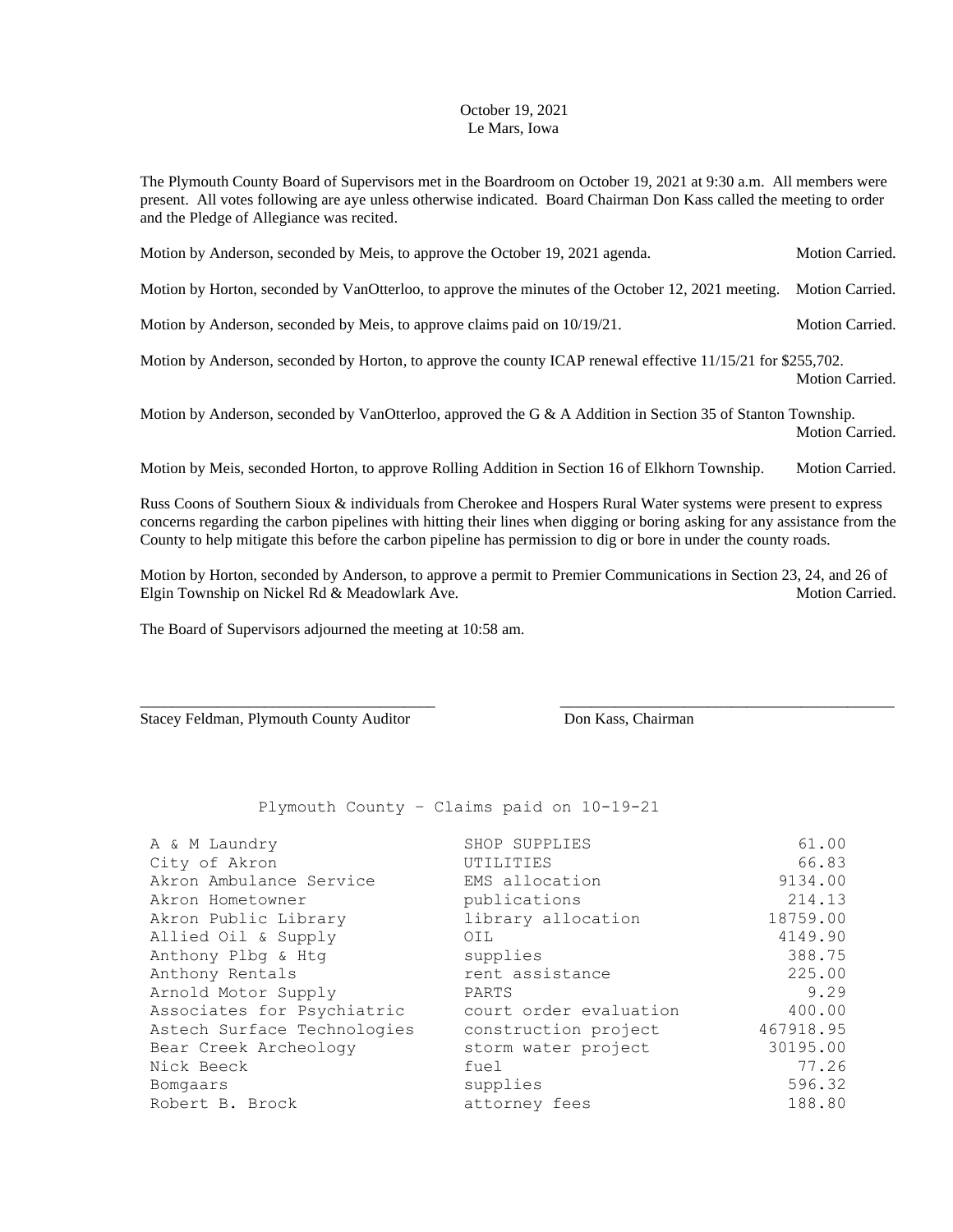| City of Brunsville                       | UTILITIES                          | 52.20    |
|------------------------------------------|------------------------------------|----------|
| Bugman Pest & Rodent Control             | pest control                       | 50.00    |
| Brandon Cabney                           | cell phone allowance               | 90.00    |
| Carroll Construction Supply              | PAINT                              | 277.32   |
| Central Valley Ag                        | PIPE CULVERTS                      | 128.40   |
| Century Business Products                | MACHINES & FIXTURES                | 894.58   |
| Derek Christoffel                        | fuel                               | 78.64    |
| Cornhusker International                 | OUTSIDE SERVICE                    | 125.06   |
| The Dailey Stop                          | fuel                               | 163.15   |
| Denco Corporation                        | ASPHALT CONCRETE                   | 9639.20  |
| Victoria DeVos                           | misc. reimbursements               | 74.25    |
| DeVries Tool & Supply Inc                | WELDING SUPPLIES                   | 120.00   |
| Scott Dorhout                            | cell phone allowance               | 90.00    |
| Eakes Inc                                | supplies                           | 561.77   |
| Fareway                                  | kitchen supplies                   | 318.90   |
| Farmers Coop-Craig                       | fuel                               | 1038.30  |
| Fastenal                                 | supplies                           | 102.53   |
| Stacey Feldman                           | cell phone allowance               | 60.00    |
| First Coop Assoc                         | fuel                               | 207.25   |
| Floyd Valley Hospital Comm.              | community health services          | 38923.46 |
| Woodward Youth Corporation               | juvenile shelter care              | 1072.95  |
| Forestry Suppliers                       | garlic repellent                   | 115.36   |
| Forterra                                 | CONCRETE PIPE                      | 4213.00  |
| FP Mailing Solutions                     | postage meter ink/seal             | 175.02   |
| Frericks Repair                          | fuel                               | 3332.10  |
| Frontier                                 | phone                              | 1708.92  |
| GCC Alliance Concrete                    | PIPE CULVERTS                      | 13087.00 |
| Kyle Gengler                             | sign labor                         | 225.00   |
| Jolynn Goodchild                         | misc. reimbursements               | 805.45   |
| H & H Dirt Work                          | BOX CULVERTS                       | 71336.21 |
| Hallett Materials                        | GRANULAR                           | 22430.64 |
| Hancock Concrete Products                | CONCRETE PIPE                      | 17480.00 |
| Jamie Hauser                             | mileage                            | 477.12   |
| Pat Heissel                              | cell phone allowance               | 90.00    |
| Madalyn Hewitt                           | program supplies                   | 81.90    |
| HGM Associates Inc                       | OUTSIDE ENGINEERING                | 8846.56  |
| City of Hinton                           | UTILITIES                          | 136.69   |
| Hinton Ambulance                         | EMS allocation                     | 7252.00  |
| Brent Hobson                             | <b>GROUNDS</b>                     | 705.00   |
| Jill Holzman                             | cell phone allowance               | 90.00    |
| Hydraulic Sales & Service                | <b>PARTS</b>                       | 197.65   |
| <b>TAAO</b>                              | membership                         | 225.00   |
| Iowa Assoc of Naturalists                | workshop                           | 166.00   |
| Iowa Dept of Revenue                     | cabin taxes                        | 184.00   |
| Iowa DNR                                 | well permits                       | 100.00   |
| Iowa Prison Industries                   | boundary signage                   | 223.63   |
| I-State Truck Center                     | PARTS                              | 304.77   |
| ISU Extension                            | pesticide refresher                | 230.00   |
| Jack's Uniforms                          | uniform                            | 477.80   |
| Jensen Motors LeMars                     | PARTS                              | 132.00   |
| Justice Fire & Safety                    |                                    | 157.03   |
| J-W Tank Line                            | fire extinguishers inspect<br>fuel | 2492.91  |
|                                          |                                    | 1956.68  |
| Kellen Excavation<br>Kimball-Midwest Co. | GRANULAR<br>PARTS                  | 617.17   |
| City of Kingsley                         | EMS allocation                     | 7193.00  |
|                                          |                                    |          |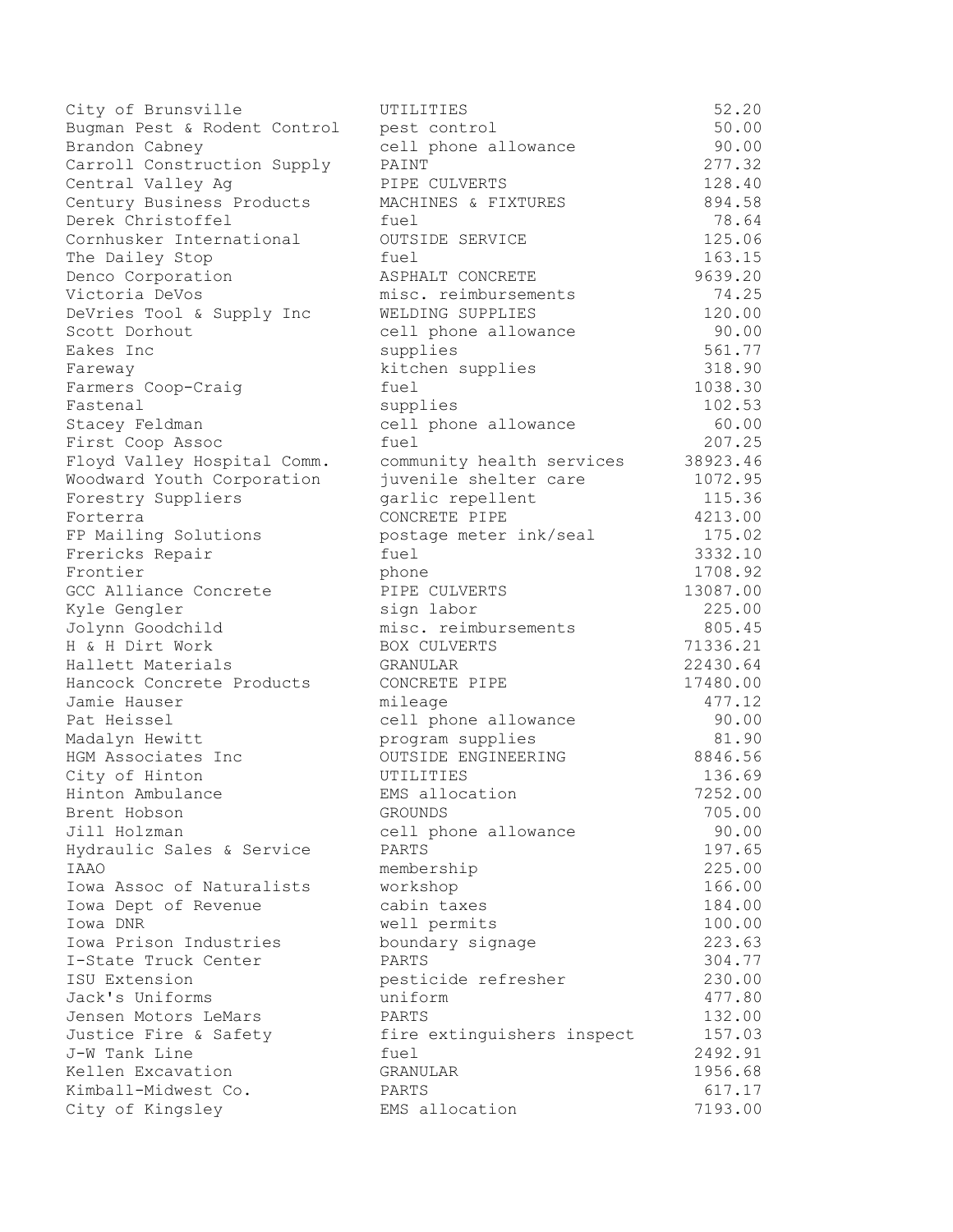| Kingsley Public Library                                      | library allocation       | 20923.00 |
|--------------------------------------------------------------|--------------------------|----------|
| Klass Law Firm                                               | legal fees               | 543.00   |
| Knife River Fred                                             | GRANULAR                 | 795.87   |
| Kunkel Cleaning                                              | cleaning services        | 1720.00  |
| Lampert Lumber                                               | BOX CULVERTS             | 577.56   |
| LDS                                                          | RIGHT-OF-WAY             | 506.00   |
| City of Le Mars                                              | utilities                | 1336.51  |
| Le Mars Agri Center                                          | softener salt            | 380.40   |
| LeMars Ambulance, Fire & Rescue CPR classes & EMS allocation |                          | 60921.00 |
| LeMars Daily Sentinel                                        | publications             | 475.81   |
| LeMars Public Library                                        | library allocation       | 33501.00 |
| LeMars Veterinary Clinic                                     | elk testing              | 100.00   |
| L.G. Everist Inc.                                            | <b>GRANULAR</b>          | 76533.19 |
| Loffler Companies, Inc                                       | canon/c5235A contract    | 639.10   |
| Alan Lucken                                                  | postage                  | 46.40    |
| Marcus Lumber Company                                        | building materials       | 242.81   |
| Nicholas McKee                                               | meals                    | 17.75    |
| Menards                                                      | supplies                 | 1079.75  |
| Merrill Public Library                                       | library allocation       | 13036.00 |
| Merrill Rescue Ambulance                                     | EMS allocation           | 3156.00  |
| MidAmerican Energy                                           | utilities                | 1211.83  |
| Midwest Lubricants                                           | fuel                     | 376.75   |
| Midwest Honda                                                | mower parts              | 114.48   |
| Midwest Wheel                                                | PARTS                    | 759.29   |
| Mike's Inc                                                   | fuel                     | 4247.13  |
| Mr Muffler                                                   | service and repair<br>I. | 351.14   |
| Sharon Nieman                                                | vital statistics fee     | 15.00    |
| Northern Lights Foodservice                                  | kitchen supplies         | 1421.95  |
| Northwest Real Estate                                        | rent assistance          | 300.00   |
| O.C. Sanitation                                              | garbage pickup           | 384.80   |
| Shawn Olson                                                  | office equipment         | 922.79   |
| One Office Solutions                                         | office supplies          | 185.37   |
| Orange City Dentistry                                        | inmate medical           | 294.00   |
| City of Oyens                                                | UTILITIES                | 35.00    |
| Erica Pepper                                                 | mileage                  | 228.48   |
| Kyle Petersen                                                | cell phone allowance     | 90.00    |
| Pitchfork Ag LLC                                             | supplies                 | 199.00   |
| Ply Co Board of Health                                       | pass thru grant          | 14254.56 |
| Ply Co Sheriff                                               | transport                | 2.50     |
| Ply Co Solid Waste Agency                                    | hauling/assessment       | 39981.31 |
| Ply Co Treasurer                                             | flex benefits reimb      | 2768.33  |
| Plymouth Awards & Engraving                                  | STAR                     | 55.00    |
| Pomp's Tire Service, Inc.                                    | TIRES & TUBES            | 3435.36  |
| Premier Communications                                       | phone service            | 1942.67  |
| Primebank                                                    | data processing fee      | 7.50     |
| Quality Inn & Suites                                         | lodging                  | 300.16   |
| Quality Lube Center                                          | service                  | 112.70   |
| Ramada DesMoines                                             | lodging/training         | 364.00   |
| Darin Raymond                                                | misc expenses            | 111.99   |
| Red's Printing                                               | printed checks           | 620.26   |
| City of Remsen                                               | UTILITIES                | 140.08   |
| Remsen Ambulance Service                                     | EMS allocation           | 10554.00 |
| Remsen Bell Enterprise                                       | publications             | 132.30   |
| Remsen Public Library                                        | library allocation       | 23781.00 |
| Jill Renken                                                  | meeting expenses         | 1122.22  |